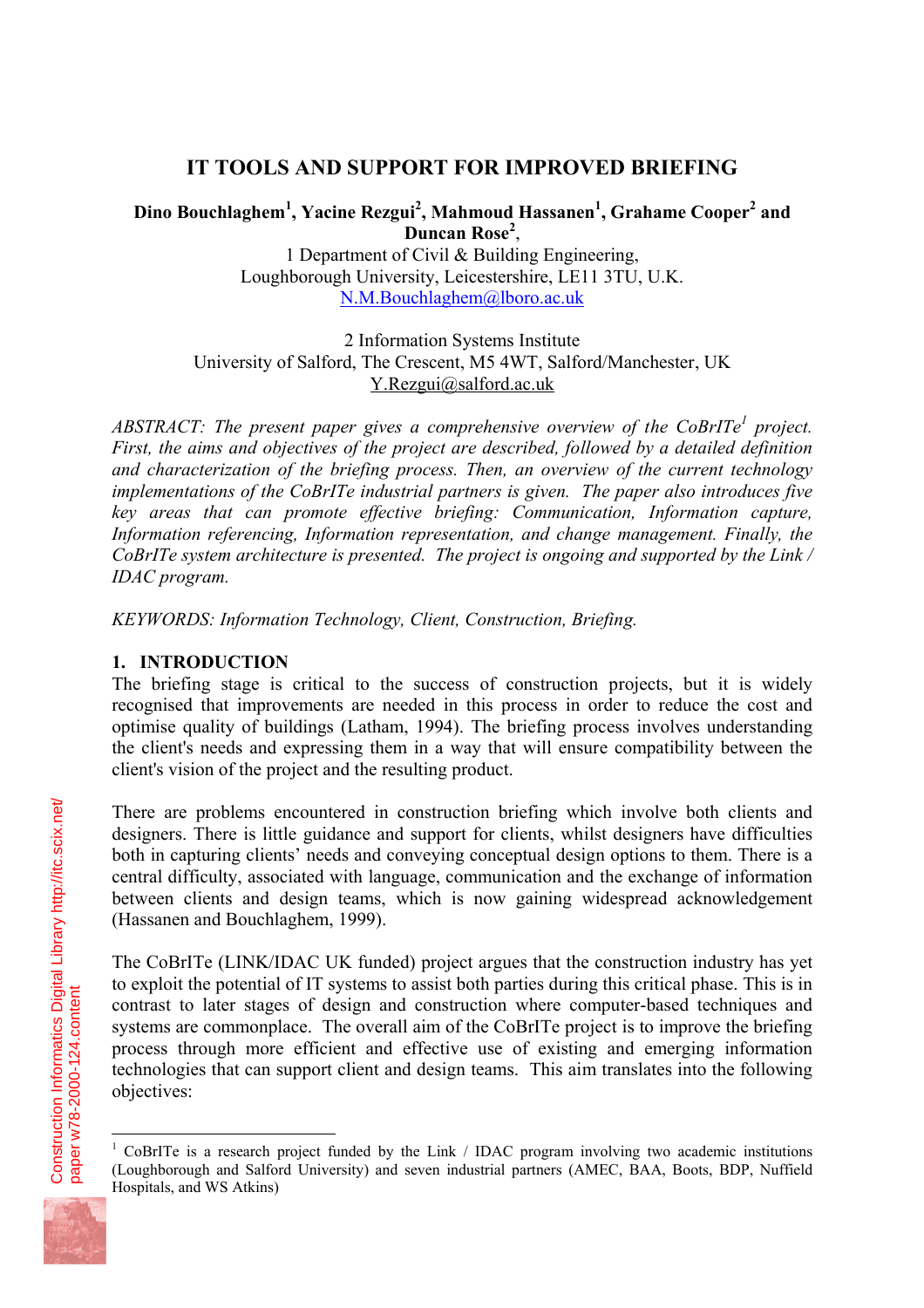- highlight shortfalls and best practice by reviewing information management techniques and the use of IT during briefing;
- integrate recent/current research projects concerned with briefing and form a research network;
- access potential users' needs in terms of use and diversity in both small-medium and large projects, focusing on the five key improvement areas (Link IDAC 88);
- identify promising systems/products that could assist the Key Improvement Areas by conduct an audit of existing enabling information technologies (including interfaces);
- position the IT products within the framework of briefing and design processes in Level 2 of the IMI Process Protocol and the IAI Business Process Model, to inform their development;
- identify specific IT tools and methods for the five improvement areas;
- produce a prototype integration environment for the management of briefing and design information;
- deploy effectively the proposed approach by re-engineering the briefing process redesign (within the industrial companies involved in the consortium).

The project builds on the recent IDAC 88 project (Barrett and Stanley, 1999): Managing the Brief as a Process of Innovation, and its five key action areas for improvement: empowering the client, managing the project dynamics, appropriate team building, appropriate visualisation techniques, and appropriate user involvement. It is driven by the needs of solving challenges within the briefing and related design process, with IT a means to an end.

The present paper gives a comprehensive overview of the CoBrITe project, including an analysis of the briefing practices and information requirement. The paper also includes a description of the CoBrITe system architecture. The latter proposes a framework that integrates a set of proprietary and commercial software applications aimed at supporting the briefing process.

## **2. THE BRIEFING PROCESS**

## **2.1 Definition of the briefing process**

There are many different definitions for the briefing process within the construction industry and amongst researchers and professionals working in this field (BSRIA 1990, CIB 1997, BRE 1987, BS-7832 1995, and CIRIA 1995). Briefing involves different activities and processes to different people. One of the aims of the CoBrITe project is to define the briefing process in order to deploy the appropriate IT tools to improve and support briefing. Within a comprehensive data gathering, as it will be presented later, the seven industry partners were asked to define the briefing process from their points of view.

Although most of the industry professionals agree that the RIBA Plan of Work (RIBA, 1967) represents the most practical model for average size construction projects, it is interesting to point out that the different professionals can not reach an agreed definition for the briefing process. Briefing meaning is often dependent on discipline, project or whether the person is a consultant or a client.

The disagreement may be explained by the diversity of the industry discipline, activities, projects, and interests. Consultants tend to consider the briefing process as a limited process with well-defined start and end to ensure records of changes in order to be able to claim fees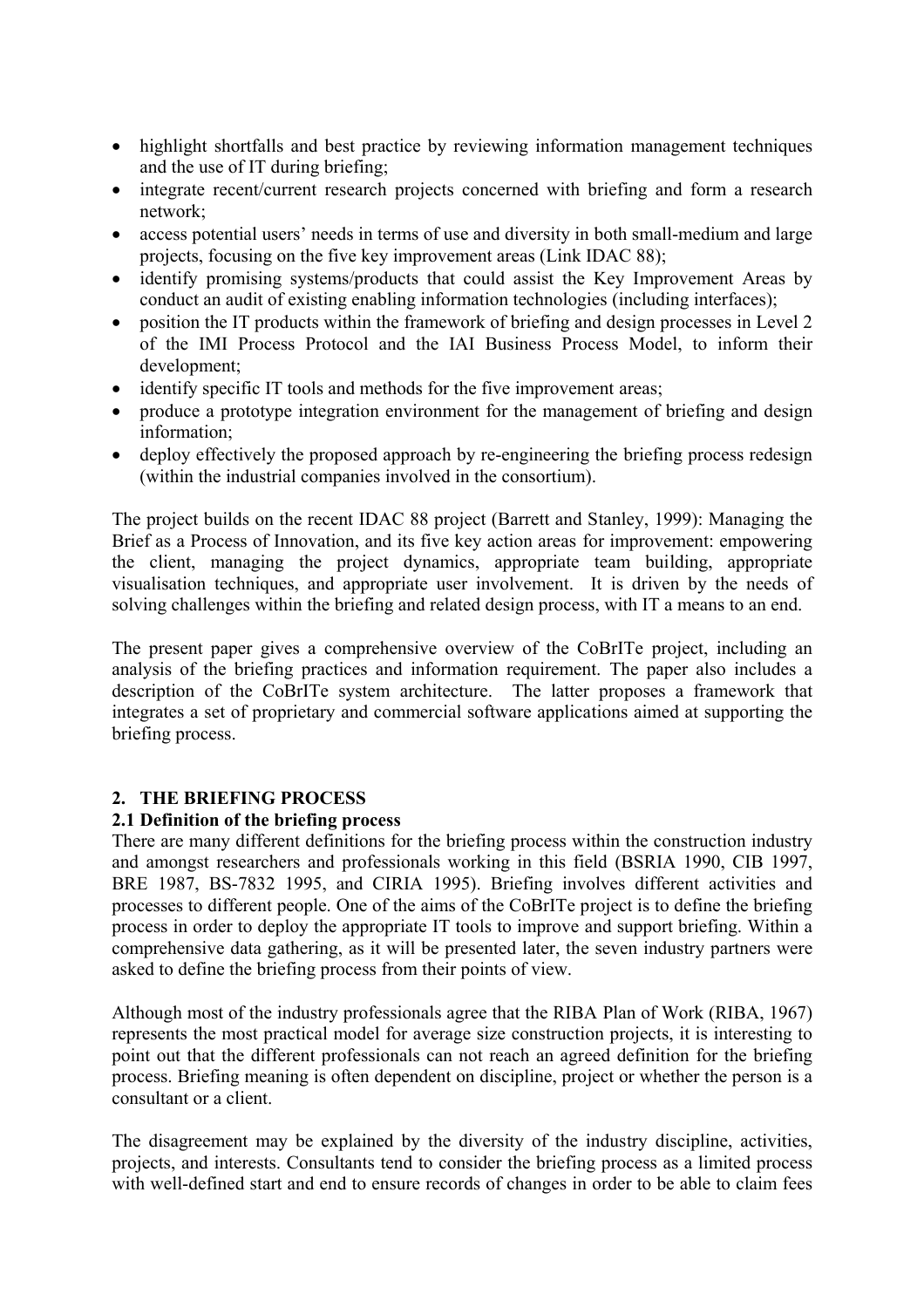for any extra work. On the other hand, clients prefer to consider the briefing process as extended until almost the final stage of construction to ensure that the final product meets their organisation requirements and fulfil their objectives.

Barrett and Stanley (1999) defined the briefing process as "the process running throughout the construction project by which means the client's requirements are progressively captured and translated into *effect*".

The suggested definition assumes that the process is continuing until the client's requirements are translated into effect (i.e. the final building) which suggests that the briefing process is extended to the end of construction stage. This definition is welcomed and supported by professionals representing clients' organisations.

The situation for the consultants is quite different. The consultant's main interest is to define the project stages as clearly as possible to avoid any conflicts with the client. This has the advantage of getting the requirements of the clients at a relatively early stage and allows proceeding to the next stages with confidence in the data/information gathered. Also, early concluding of the briefing stage enables the consultants to charge the client for any extra work occurs due to change in requirements/needs or scope by the client.

It is, then, agreed, within the current project, to define the process to be "the process running throughout a construction project by which the requirements of the client and other relevant stakeholders are progressively captured, interpreted, confirmed and then communicated to the design and construction team". This definition is believed to be more suitable as it widens the customer base; emphasises the cyclic nature of understanding what is really needed; and delineates briefing activity (which must always involve deliberation of needs/requirements and therefore involve the stakeholders in some way) from the design activity which produces potential solutions in response to the brief (Hassanen and Bouchlaghem, 2000). With this broad definition, IT tools would have more role to support the process. The progress of the process has to reflect the granularity of the associated decisions. Decision about elements of certain requirements has to be fixed at certain points while other would be floated till later stages of the process. This needs great understanding for the systems interdependency to enable last responsible moment tactic to be applied.

## **2.2 Characteristics of the briefing process**

From an extensive literature review and the review (Hassanen and Bouchlaghem, 1999) of the work practice with the industry partners (Hassanen and Bouchlaghem, 2000) the main characteristics of the briefing process, with regard to the information technology tools, may be identified and highlighted as follows;

- Enormous amount of initial/preliminary but crucial information/data from different independent sources. However, the information is not considered as final and subject to revisions and amendment.
- In many situations, different parties are working simultaneously on the same piece of information.
- Participants of the briefing process (i.e. client/user/brief-taker) are, in general, experts in their own specialists but not experts in all fields related to the project and in many cases have to make decisions in areas out of their speciality.
- Some parties of the briefing process are neither familiar with engineering or construction terms nor able to read engineering drawings and they need supporting aids to convey and clarify the technical terms.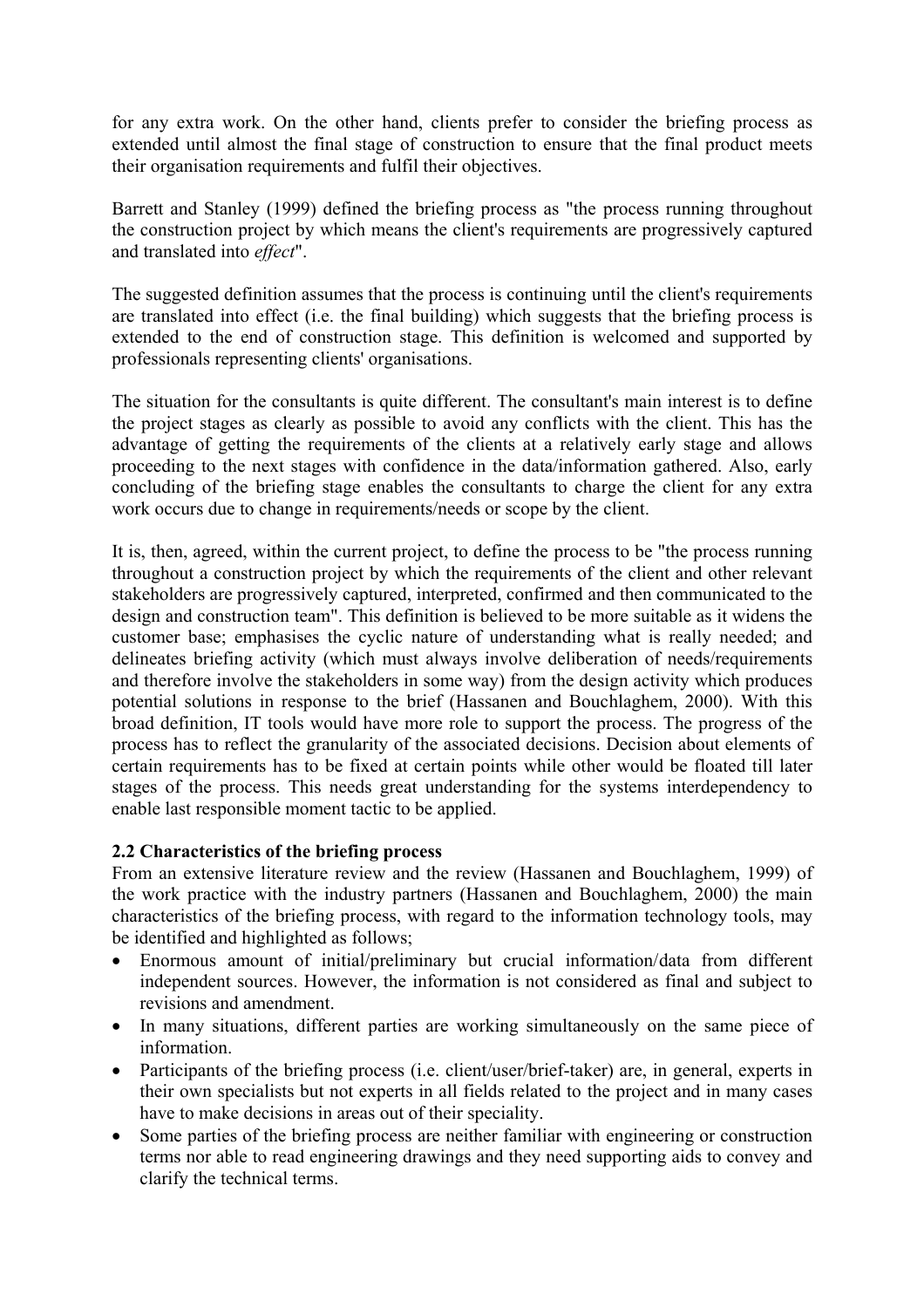- All possible options should be comprehensively examined at this stage to ensure that no potential alternatives have been missed. However, and due to the short time allocated for this process, such examinations can not be in depth or in detail.
- Many changes and revisions occur during the briefing stage; critical changes which affect the decision making, should be effectively reflected and monitored to all relevant parties.
- Unlike the design stage where most of the design teams are located closely within the same geographical zone, the different parties involved in the briefing process are geographically apart or located in different organisations.
- Regarding cost and work programme, the briefing stage is a very critical stage most decisions affect the total cost of the project and the work programme – any decision has to be properly monitored and traced.
- Very short time is, generally, allocated to the briefing process and the time to examine details is very tight - previous experiences support and aid to avoid repeating work
- Needs of the client have opposite impacts (especially in large projects) on the design attributes. Requirements need to be rated and ranked to identify the most important requirements to be fulfilled (in case of contradictions) and, hence, maximise clients' satisfactions. This is a very complicated task if it is a large project.

## **3. CURRENT TECHNOLOGICAL IMPLEMENTATION BY COBRITE PARTNERS**

The commercial partners involved in the CoBrITe project have all implemented technical solutions of one form or another, and of varying levels of complexity, to address problems associated with the briefing process. The commonalties between the commercial partner's implementations should be highlighted as these provide the foundation of the technological proposals that may be made by the academic team. Areas of technology implemented by one partner but not others will be highlighted since these may show an application for IT in best practice not so far considered by the majority of partners. All partners have invested in IT solutions across many areas in their organisations. Each organisation has an internal network, potentially allowing internal exchange of information to be conducted efficiently but many do not have full Internet access which may restrict the capability to exchange information between co-operating organisations, for example in a consultant - client relationship.

Information technology is used extensively to represent information, with the "de facto" standard tools being Microsoft Office (Word processing, Excel spreadsheet, Access database, PowerPoint presentation software). In most cases this information, once represented, can be stored in a network directory to reduce the likelihood of information loss if the failure of an individual PC occurs. Although the use of document management systems for managing this electronic information is limited, several organisations are conducting trials to evaluate this kind of tool.

All partners make use of visualisation techniques. These range from presenting information in a schematic rather than tabular manner through 2D and 3D visualisation techniques and visual walkthroughs. Relational databases are also used to hold generic or common data. Project-specific information are then generated from these databases and conveyed into different forms, including room data sheets. This information can be reused in subsequent projects.

Due to legal and business considerations, none of the organisations use electronic media as their primary mechanism to distribute documents to other organisations, although awareness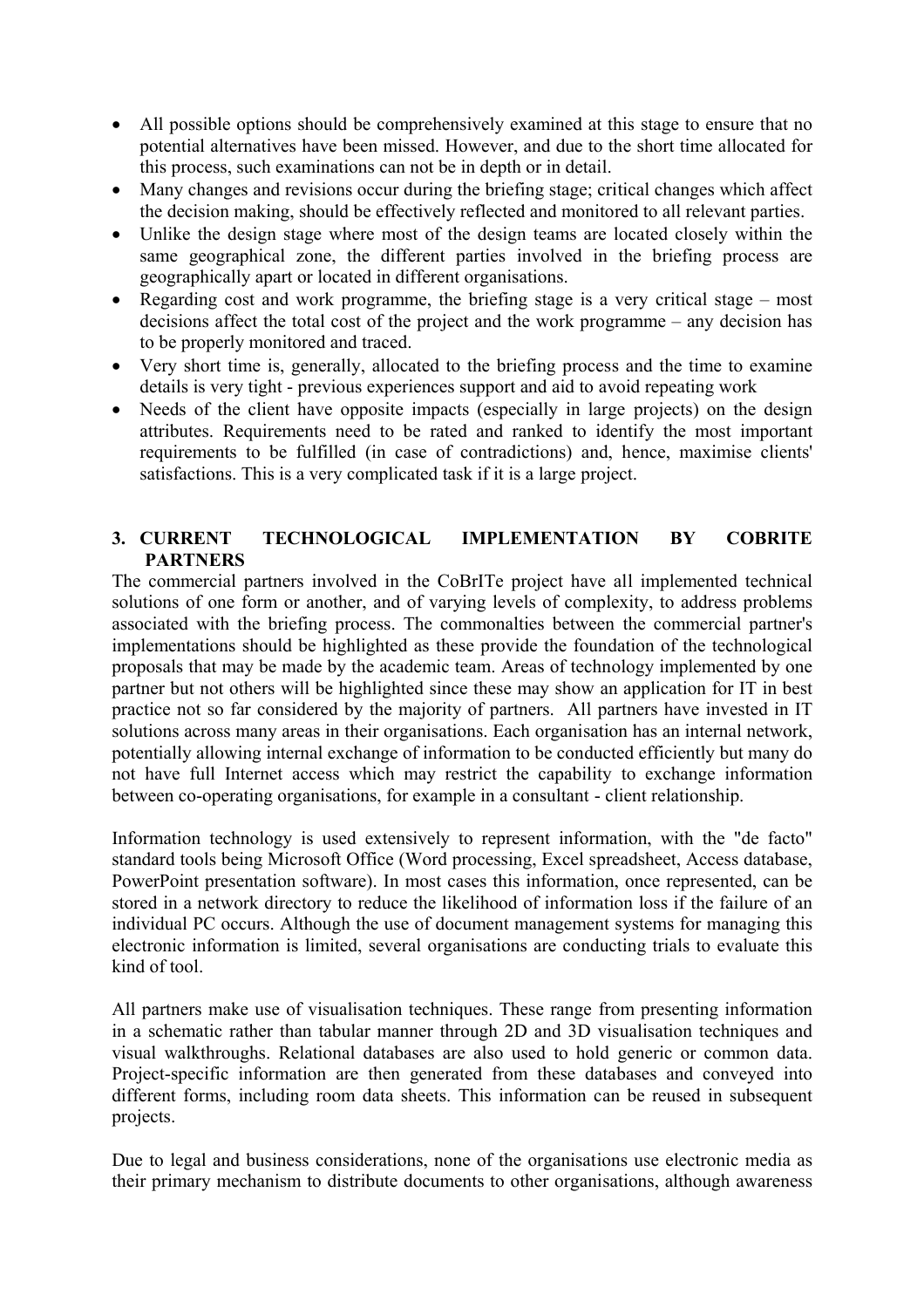of the technology is good. Hard copy information remains the foundation of communication and very often electronic versions are distributed simultaneously with the hard copy, although it is the hard copy information that is expected to be retained and stored rather than the electronic information. Organisations use email to distribute information to other entities with whom they work closely, for example in a partnering relationship, but hard copy information is still provided in addition and is used as a record of information provided.

Currently the partners do not expect to form what may be termed "virtual collaborations" where all information and communication is created and exchanged electronically. The face to face meeting is considered an essential part of the process of idea exchange. Several partners either use, or are considering using, proforma (either paper based or electronic) in order to ensure all relevant information is captured for any stage of the process. These are based either on textual documents or on database technology.

The organisations involved in the project, with one exception, do not have a thorough recorded map of the processes involved in briefing, but these are well understood on an individual basis. A document describing briefing and what is required from the brief exists in several cases, although these documents do not contain a comprehensive record of the briefing processes. This document is often out of date or obsolete, or not relevant to the organisation at the current time (i.e. is not used). BAA believe that understanding the business processes will produce efficiency gains in the briefing process and are implementing information technology solutions to help with this goal.

Most organisations recognise the potential usefulness of building an organisational knowledge base but feel the cost and complexity of doing so would negate any benefit in the short term. There is a common impression that information technology has to develop further before this kind of solution will be able to be implemented in a commercial setting.

The lack of interoperability between applications throughout an organisation is considered to be a problem. Several organisations are hopeful regarding the extra power of expressiveness this integration would provide in the representation of information and in the communication of ideas or concepts.

Most of the CoBrITe partners do not consider the file format of the information created; the important result in using any information technology tool is the hard copy produced, so the use of proprietary rather than open file formats is commonplace. Although this does not necessarily prevent solutions from being implemented it will often reduce the choice of applications available to address a particular problem. It also makes the task of creating bespoke solutions if necessary more complex than it might otherwise be.

#### **4. PROPOSED FIVE KEY AREAS FOR TECHNOLOGICAL IMPROVEMENT THROUGH IT SOLUTIONS**

Five areas of technological relevance have been identified which may impact on briefing efficiency. The relationship between these five areas and the five areas can be found in (Barrett and Stanley, 1999).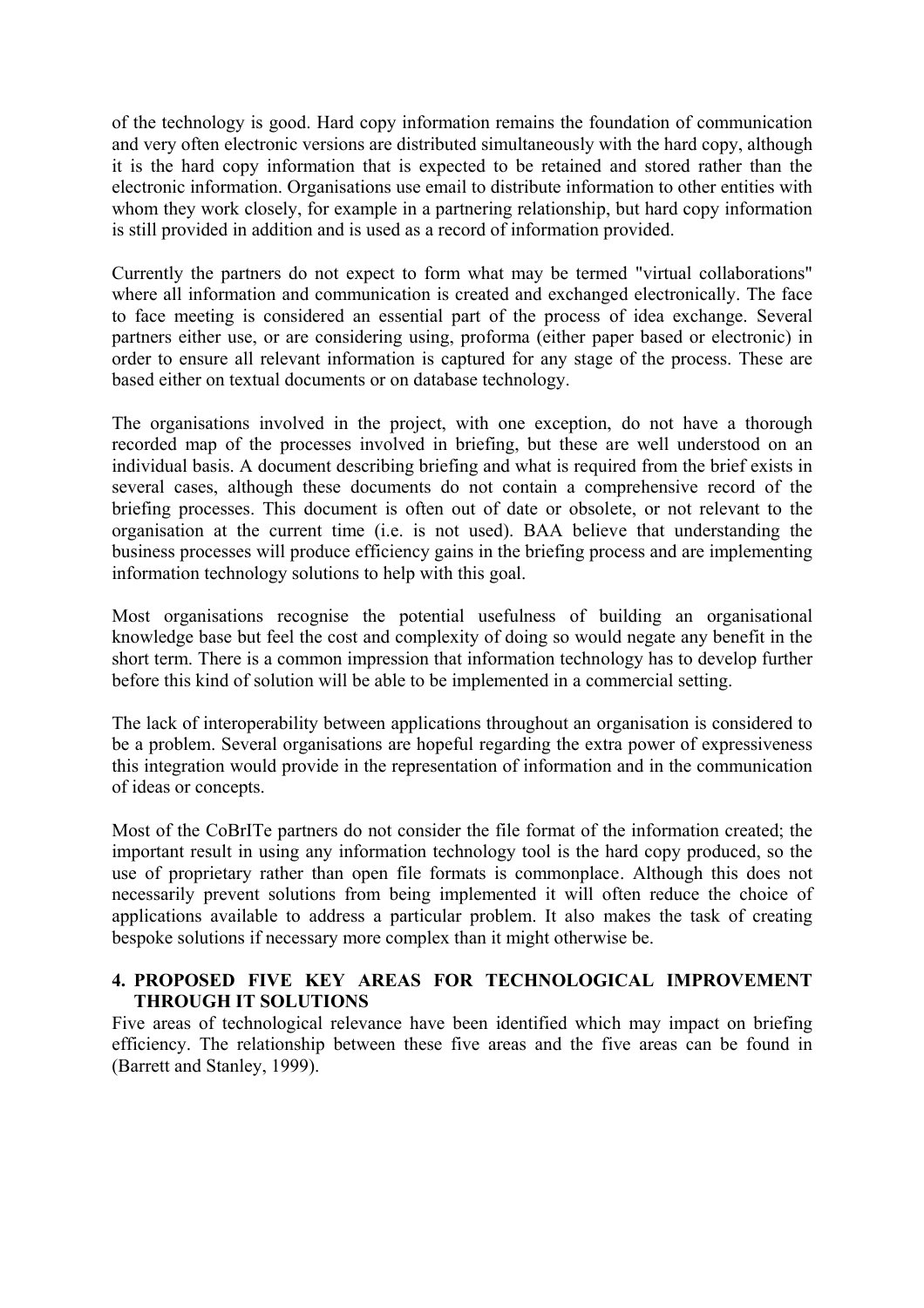

Fig. 1. Major Solution Areas and three supporting issues.

The five key areas for technological improvement were *communication*, *information capture*, *information representation*, *information and change management*, and *information referencing* (see Figure 2).



Fig. 2. Five IT areas for improved briefing (CoBrITe)

## **4.1 Communication**

Communication is the process by which information is exchanged between two entities. In most cases this will involve two identifiable individuals, but it also includes information exchange between individuals and organisations, or between two organisations. Communication issues in the briefing process impact on all other areas in the process.

Information exchange in the briefing process is performed using several mechanisms; the most popular of these is the meeting, where individuals exchange information in a face-toface manner. Other exchanges are performed through electronic media (email) or by exchanging hard copy information.

However information is exchanged, there are a number of requirements that any information technology solution for doing so must fulfil. The process must be secure, it must conform to the ideals of non-repudiation (when a courier collects a document there is a written record of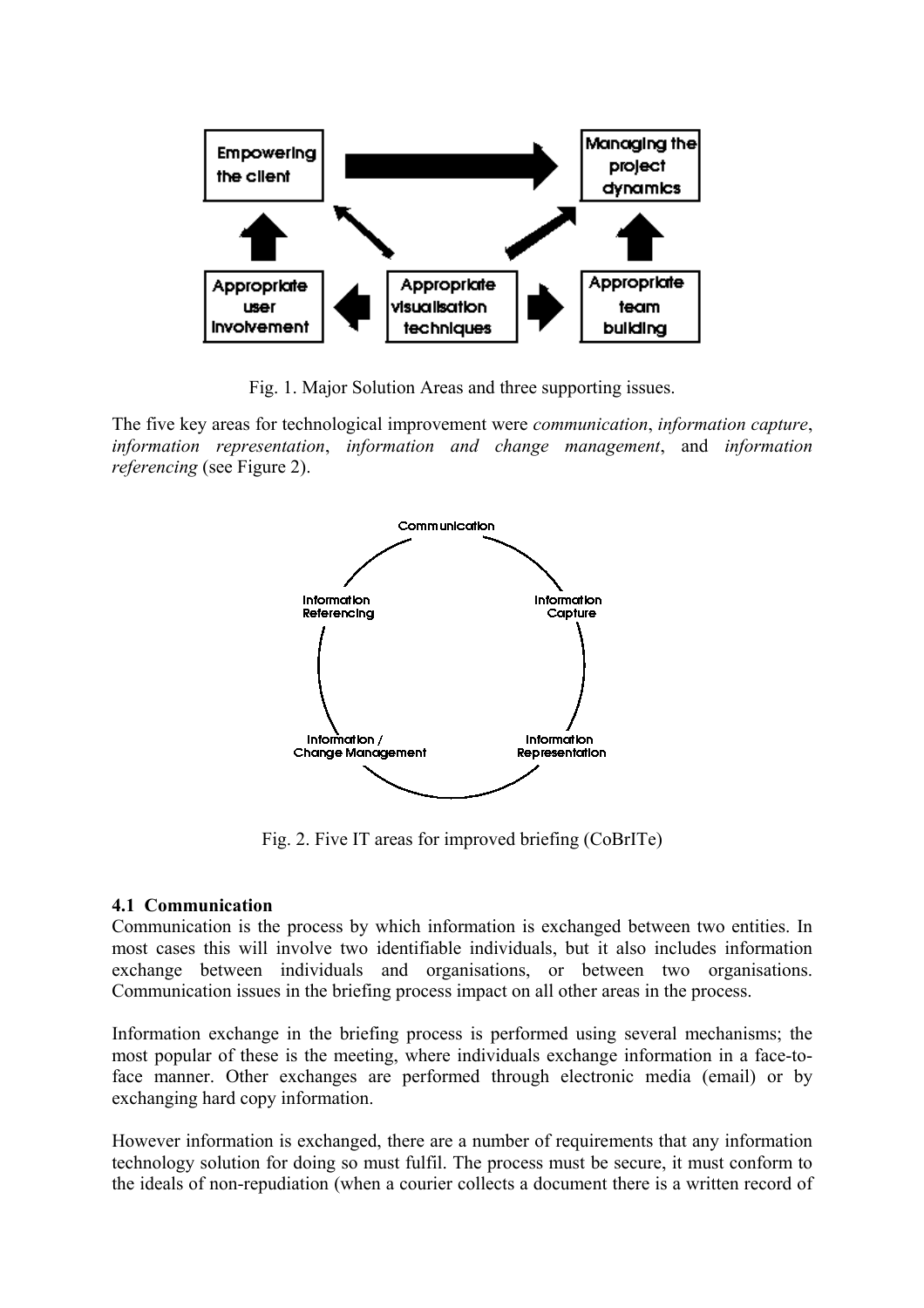its collection and likewise for its delivery, and the same is expected of electronic information exchange). Additionally, the process should assist information to be captured effectively.

These communication mechanisms are well established as manual processes; there are several technologies available that would allow this communication to occur and its requirements to be met electronically.

IT tools to assist the communication processes include: Email, Encryption, digital signatures, groupware solutions, document management systems, and workflow solutions. Other tools that may help communicate ideas, rather than hard information, include those related to visualisation.

#### **4.2 Information Capture and Representation**

The communication process is concerned with the exchange of information; this information must be captured and represented in order for it to be analysed and processed for the benefit of an organisation or project. Information that has been captured and represented must be approved in some manner so that any errors can be corrected and misconceptions avoided, although this is likely to be classified as information management.

The mechanisms used for information capture in the briefing process are largely dependent on the processes undertaken to communicate that information. In meetings or face-to-face exchanges, the information is captured in the memories of the individuals present at the meeting. These memories may be assisted by minutes from the meeting, and occasionally a full typescript of comments made during the meeting will be produced. Note that legal cases are normally fully transcribed for completeness of the records, which may be an indication of how information could be captured for the briefing process. However, even a full typescript will result in the loss of some information, for example gestures or body language will not be recorded. Often visual cues will be used to illustrate points made at meetings, for example, picture boards or 3D drawings of existing buildings, and the inclusion of these in a project's information store so that comments made can be compared to the visual cue that triggered the comment should be considered.

The information capture process is more straightforward if the communication process consists of the exchange of documents or other paper and electronic information since the information is effectively captured and represented as an inherent part of the communication mechanism.

Proforma can be used to help ensure that captured information is complete; these are not solutions in themselves, but act as an aide to the process.

The capture of information and the representation of that information has been embodied in manual processes with differing degrees of success (depending on the capture and representation processes or methods used) for as long as humans have been communicating. Several technologies are now available that could improve these fundamental processes, many of which are already used by the commercial partners involved in the CoBrITe project.

Any technological solution or improvement to the information capture and representation processes must be able to record information in a manner that is understandable, i.e. as a written document or some other familiar structure that professionals can make use of. It must be accurate, so the information captured and represented reflects the information exchanged and precise, so that as much information exchanged as possible should be captured and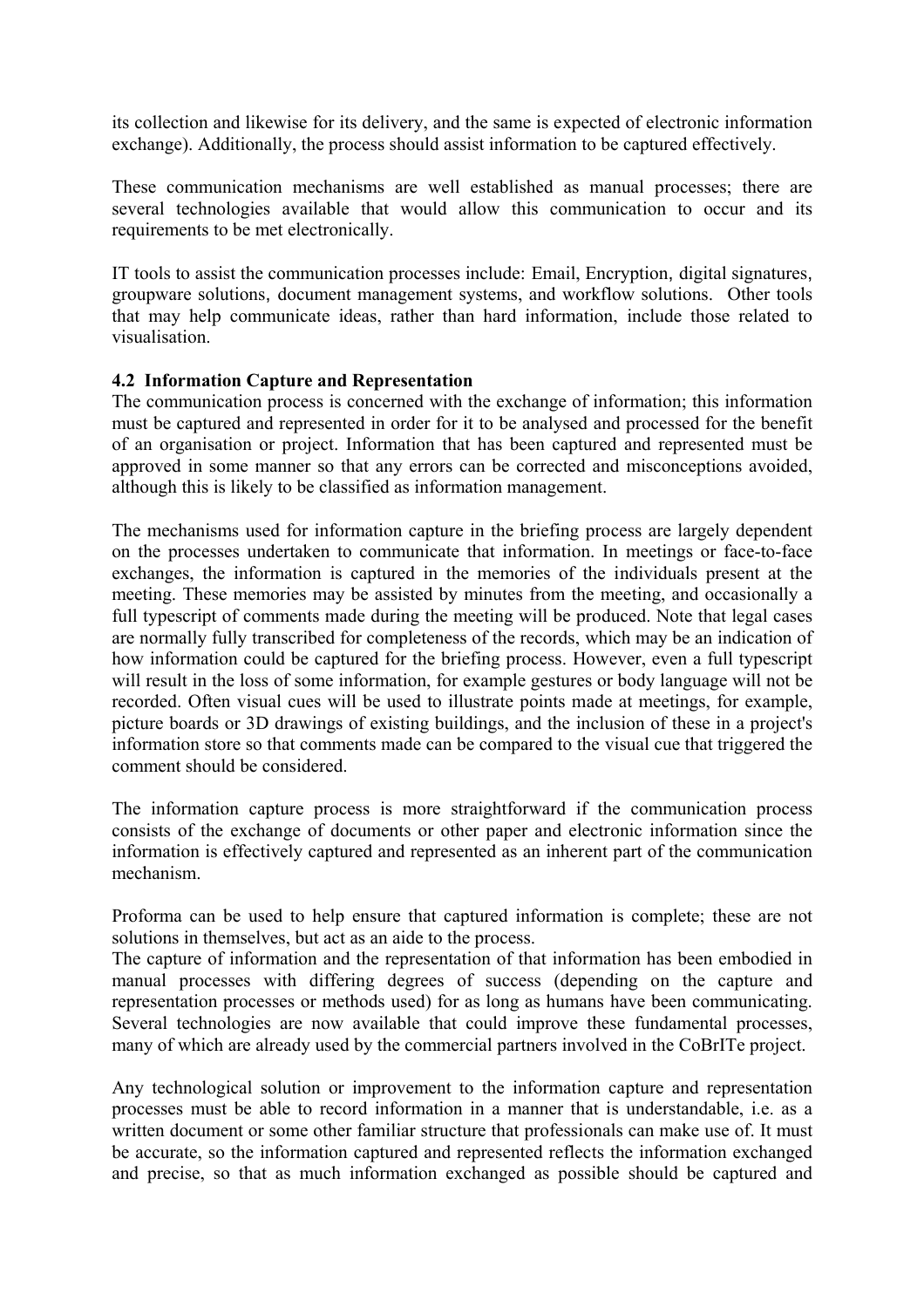represented. Tools that represent information should be easy to use (or they will not be used). As part of this ease of use, tools should be well integrated to avoid unnecessary duplication of information; related information is often formatted in different ways, but all information should be available regardless of its file format.

Information technology tools to assist in the representation of information are numerous, and widely used within organisations. These include word processors, spreadsheets, databases, and CAD.

Mechanisms can be employed to record (capture) non-electronic information in an electronic form, such as scanning of sketches or hard copy documents. This information can then be stored on CD or DVD, and software exists which will take scanned documents and convert them to textual electronic data rather than as an image. The current voice recognition systems are likely to soon be able to produce typescripts from meetings.

Other tools that help in the information capture process include data warehouses (new information and trends may be able to be extrapolated from existing legacy data), email (messages sent form a "permanent" record of information exchanged, therefore capturing that information automatically) and GroupWare.

Once this information has been represented it may be linked using some referencing mechanism to allow the semantics of a project, which may span several information sources, to be followed.

#### **4.3 Information Referencing**

All projects generate and use information; the complexity of the project will often dictate the amount of information captured, stored and managed. A large construction project can generate a massive amount of information that no individual can hope to assess and understand in its entirety. In order to help ensure that relevant information is not overlooked during the decision making process, this stored information should be referenced in some manner. Information is indexed by organisations so that the individual following the retrieval process can retrieve any required data with the minimum of effort. Like other processes in the general information management cycle, the reference and indexing of paper based records is well understood. People have been managing huge amounts of information using manual mechanisms for centuries (for example, cataloguing information held in a library), and if these manual procedures are followed rigorously they work well. It is however a hugely complicated task to cross reference this information and to check that all references to the information or from the information are correct and it is this process that allows errors and omissions to be made.

Effective referencing of information can also help ensure that all the required information has been captured and that the required information has not been captured in multiple, contradictory documents.

Technological solutions to this cataloguing and referencing of information are an obvious application of information technology, which can iteratively process and index massive amounts of electronic information quickly and without error. Whether this technology would be useful in the context of the briefing process or not depends largely on the effectiveness of existing manual indexing and cataloguing mechanisms and on the amount of information that must be managed.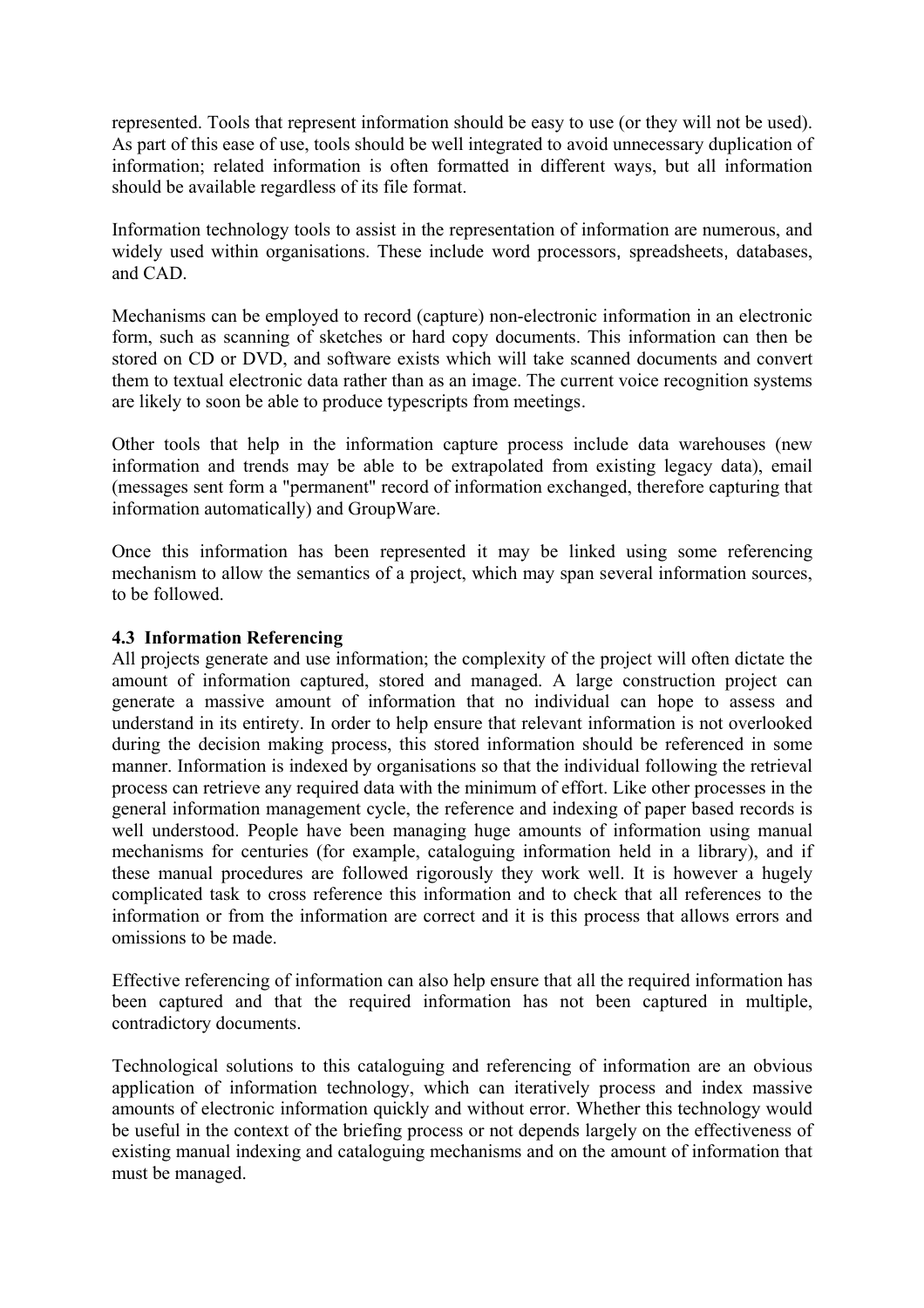Information technology for information referencing can be separated into several areas; tools that maintain references between documents, like a library catalogue; tools that create indexes of information; tools that can search these indexes and generate lists of appropriate information related to a search term or terms; and tools that allow sections of documents to be referenced.

Often this last category of tool (tools that allow sections of documents to be referenced) consists of the tools used to represent information, such as a word processor or CAD package. The Microsoft Office suite of applications performs this task adequately. Unfortunately these tools normally support referencing in a proprietary way, so references to document sections may not be available outside the tool the information was generated in.

IT tools assisting the information referencing processes include: Index Servers, Hard copy to electronic copy conversion tools (OCR, Adobe Acrobat, etc.), Tools that represent information (such as Word Processors), Web technology (hyperlinking in HTML information).

#### **4.4 Information and change management**

Information is not a static resource. As projects progress change to the stored information base that has been built up during the project are inevitable.

Often these changes will themselves need to be recorded as new information for the project knowledge store. Sometimes *why* information has been changed is as important as the change itself. Projects that wish to record the reasons for change are likely to do so by adding a new piece of information into the project knowledge store, by perhaps updating a change log for a specific item of information. These manual procedures are again well understood and effective for hard copy if performed consistently within a project.

Changes to information are often cause side effects; changes may affect related information and perhaps cause a cascade of changes within the collection of stored knowledge to become necessary. The manual process for updating related information could be very time consuming in a project with a large store of knowledge.

Technological approaches to performing this operation are unlikely to be possible to implement if the cascade is to be done automatically; however, technology can help to identify changed information, the reasons for changes, and any related information that may be affected by a change. As an aide to the manual process information technology may help to ensure consideration of all related information.

Information, once created and stored, must be managed. It must be possible for personnel to access any information they need, and for authorised personnel to modify the information. Perhaps more importantly, information that should not be modified, or that should only be modified by a limited number of individuals, should be protected from unauthorised updates. In many cases organisations will wish to manage their stored information in a way that closely resembles their existing manual processes.

Any technological solution to assist with information management and change management needs to consider the security of information, "audit-ability" of changes and versioning of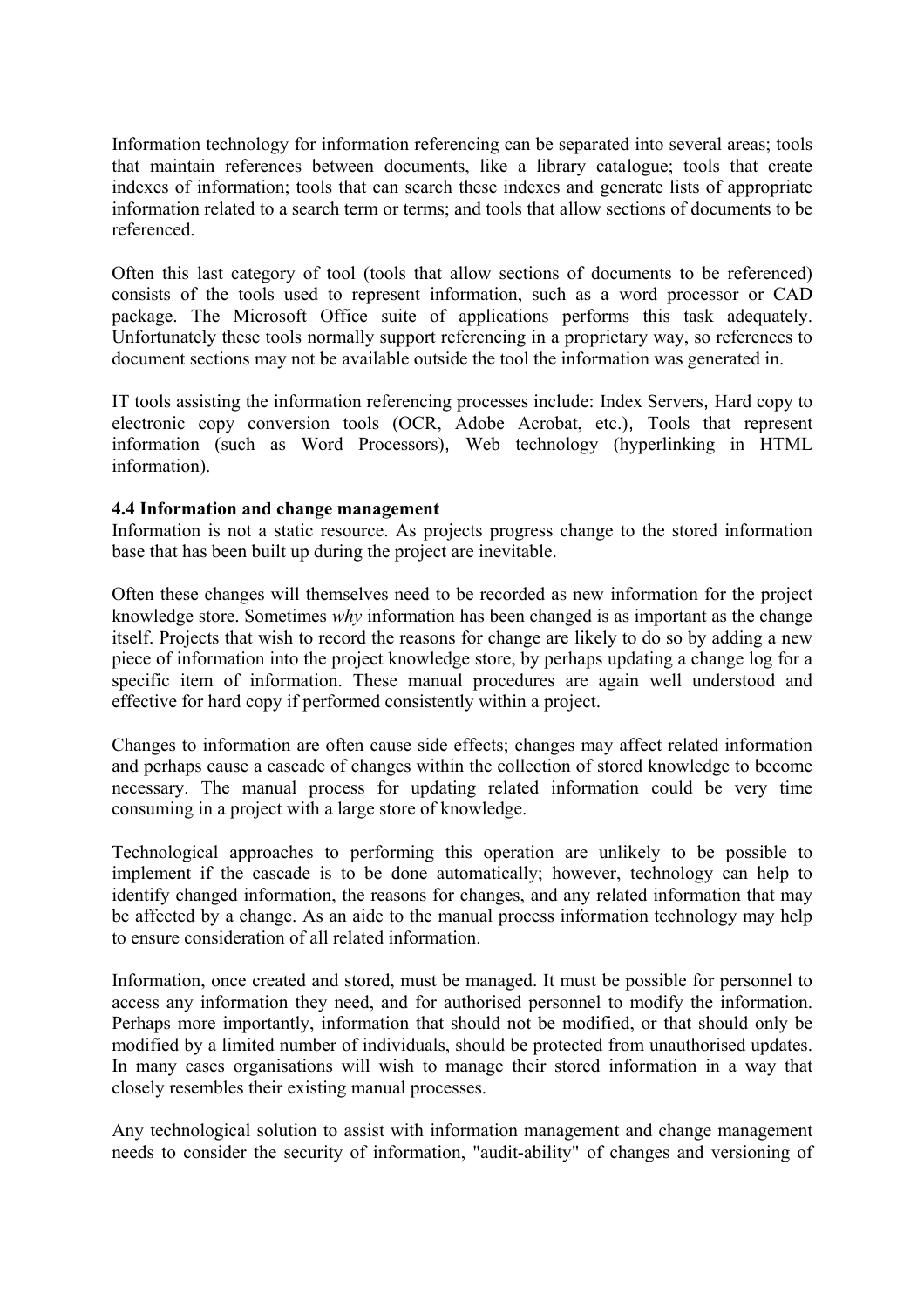information to prevent loss of data. It is likely that this area of information technology will be very relevant to the briefing process.

The technological areas addressing these problems include: document management systems, groupware systems, and workflow systems.

The efficacy of an organisation's existing manual processes in the process of change and information management should not be underestimated or ignored. It may be that a technological solution that mirrors existing (manual) processes is the optimum solution for an organisation.

## **5. COBRITE PROPOSED SOLUTION**

To identify and deploy the appropriate IT tools required to support and improve the practice of the briefing process; the aforementioned characteristics of the briefing process have to be considered. Careful study of the above characteristics suggests the following criteria for the tools required:

- Tools should be able to increase and improve communication between parties in different organisations and/or different geographical regions in order to bring them together and remove the difficulties associated with communications such as time and efforts. It should reduce the dependency on papers and make communications much easier specially when physical distances exist and when longer time is consumed in communications.
- It should be able to simplify and explain complicated drawings/diagrams and very technical terms to simple 3-D models/images or pictures/photos to improve and ensure understanding of options/alternatives by parties who have no or little engineering backgrounds.
- It should be able to effectively utilise the accumulated previous experiences and knowledge related to the project to be accessed, searched, recalled and deployed at the relevant situations. Moreover, it is preferred to be flexible for upgrading and building on the existing experiences/knowledge for future use.
- It should allow easy access to the information/knowledge in the public (or other) domains related to the project especially with such information that is changed frequently and that might affect the project (e.g. standards, codes of practice, regulations, etc.).
- It should allow the users to share the same piece of information simultaneously to avoid users keeping their own copy of it with the associated problems of using outdated information. It should allow information to be expressed in a neutral language, which can be dealt with by different application to allow automated sharing of information by different applications.
- It should be allow comprehensive consideration for the entire client needs and allow specifying the interrelation between each requirement and all other requirements.
- The above requirements are the basic criteria for the IT tools that will be considered in choosing the appropriate ones for trial and evaluation in the next stage.

Following the above requirements and the review of the industrial partners briefing practices, as well as their current technology implementations, a web-based solution built around a shared workspace is being proposed (Fig. 3). The shared workspace will hold all information concerning the brief as well as its evolution. The stored information include bitmap images (representing the planned building), text documents, CAD drawings, detailed spreadsheets, and structured data stored in relational databases.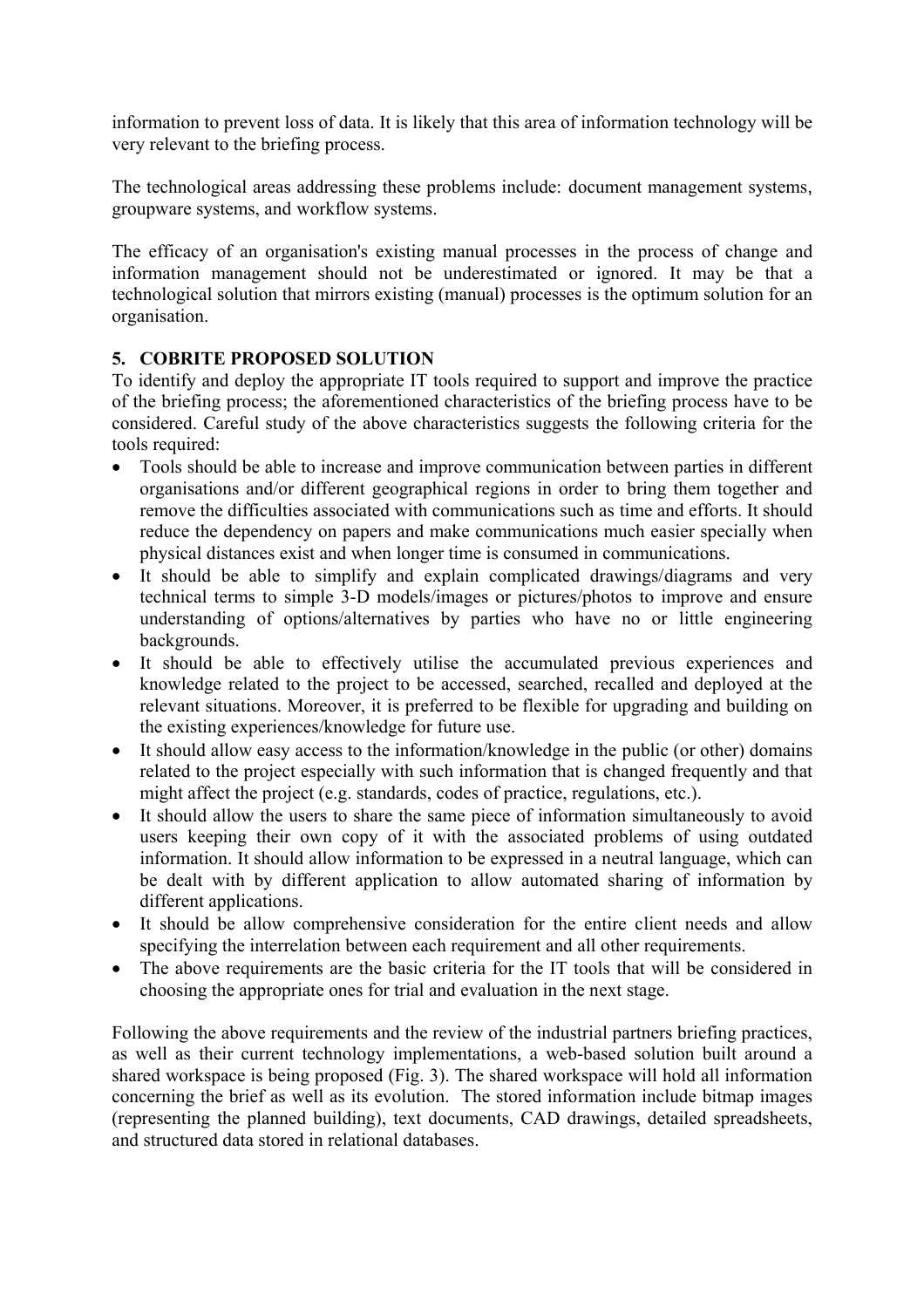

Fig. 3. The CoBrITe shared workspace.

The system architecture supporting the shared workspace is illustrated in figure 4. The components of the architecture include an API dedicated to briefing along with a set of tools used to browse, visualise and retrieve information.



Fig. 4. The CoBrITe system Architecture.

## **6. CONCLUSIONS**

The paper presented a comprehensive overview of the work undertaken in the CoBrITe project. Different definitions for the briefing process including the one adopted in the CoBrITe project were given. The main characteristics of the briefing process were discussed in the light of the current practice review with the industry collaborators. Also, the current technological implementation by the project partners were summarised representing the general practice within the construction sector. Five proposed key areas for technological improvement, with regard to IT implementation, are briefly covered. Based on the characteristics of the briefing process, the current technological implementation and the proposed areas of improvements, a solution is proposed to utilise IT to support the briefing process.